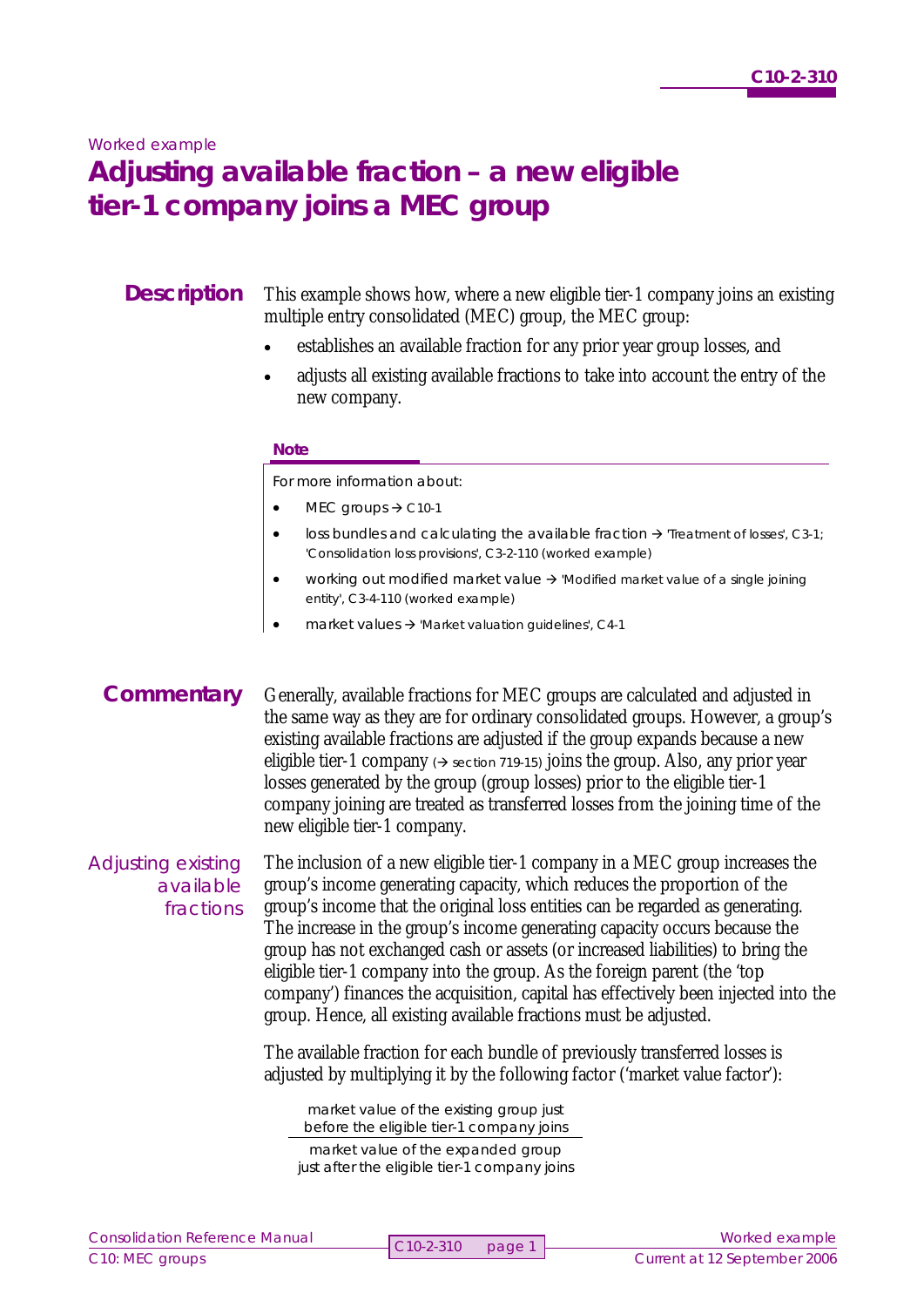Calculating an available fraction for prior year group losses

Any group losses held by a MEC group at the time an eligible tier-1 company joins are treated as though they are transferred losses of the expanded group<sup>1</sup>. This ensures they form a loss bundle for which an available fraction is calculated. Subdivision 707-C then applies in determining how much of the losses can be used for an income year (in the same way that Subdivision applies to other transferred losses). This broadly ensures that the group losses can only be utilised against the portion of the group's income and gains generated by the entities that contributed to the making of the loss.

The available fraction for prior year group losses is calculated under subsection 707-320(1) as follows:

modified market value of the real loss-maker transferee's adjusted market value

The real loss-maker (the head company of the original group that made the loss) works out its modified market value as if each subsidiary member of the original group at the time the eligible tier-1 company joins were a part of the head company.  $\rightarrow$  subsection 719-305(3)

The transferee's adjusted market value includes all of the group members, including those that join as a result of the eligible tier-1 company joining the  $group<sup>2</sup>$ .

Capping the available fractions

The original group may have both group losses and previously transferred losses when the new eligible tier-1 company joins. In these situations, available fractions are capped so that their total does not exceed what would otherwise be the available fraction for the group loss bundle. The available fraction for each bundle is adjusted by multiplying it by the following factor ('capping adjustment factor'):

available fraction for the group loss bundle

sum of the available fractions for the group loss bundle and the (adjusted) available fractions for the existing transferred loss bundles

This adjustment ensures available fractions bear the correct proportion to each other<sup>3</sup>.

<sup>&</sup>lt;sup>1</sup> These group losses are not actually tested and transferred, just treated *as if* they had passed the transfer tests and were transferred under Subdivision 707-A of the ITAA 1997.

<sup>2</sup> As a result of the single entity rule in section 701-1 of the ITAA 1997.

<sup>3</sup> This adjustment mirrors adjustment item 2 in the table in subsection 707-320(2) of the ITAA 1997. That item caps the available fractions for bundles transferred from the head company of a group that is acquired by another group.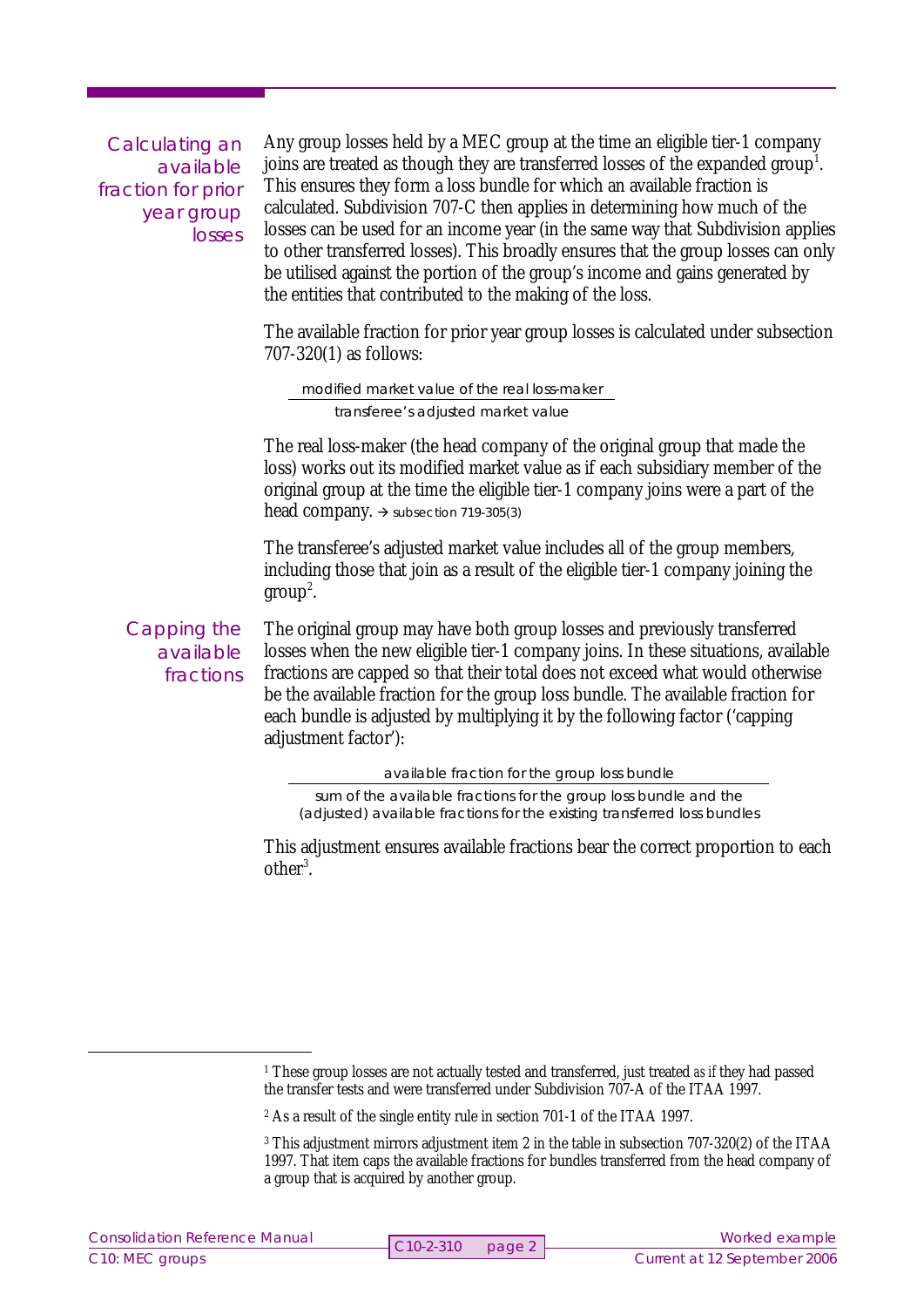# **Example**

ET-1 Group consolidates on 1 July 2003. A loss made by subsidiary member CCo is transferred to the head company, ET-1, at the time the group consolidates. An available fraction of 0.875 is established for bundle CCo at the initial transfer time. Facts

> MEC1 Group consists of a provisional head company – PHC – and two other companies, ACo and BCo. A loss made by BCo is transferred to PHC when BCo joins the group. An available fraction of 0.385 is established for bundle BCo at the initial transfer time. MEC1 Group also incurs a group loss for the 2004 income year.

The top company – TC – of MEC1 Group acquires ET-1 Group on 1 July 2004. A choice is made to expand MEC1 Group to include ET-1 and CCo.

 $\rightarrow$  subsection 719-5(4); 'Choice on formation and special conversion events', C10-2-110

When ET-1 Group joins MEC1 Group, the loss in bundle CCo is transferred to PHC.

This sequence of events is shown in figure 1. MEC1 Group must establish an available fraction for the prior year group loss and adjust all available fractions in recognition of the entry of ET-1 Group.



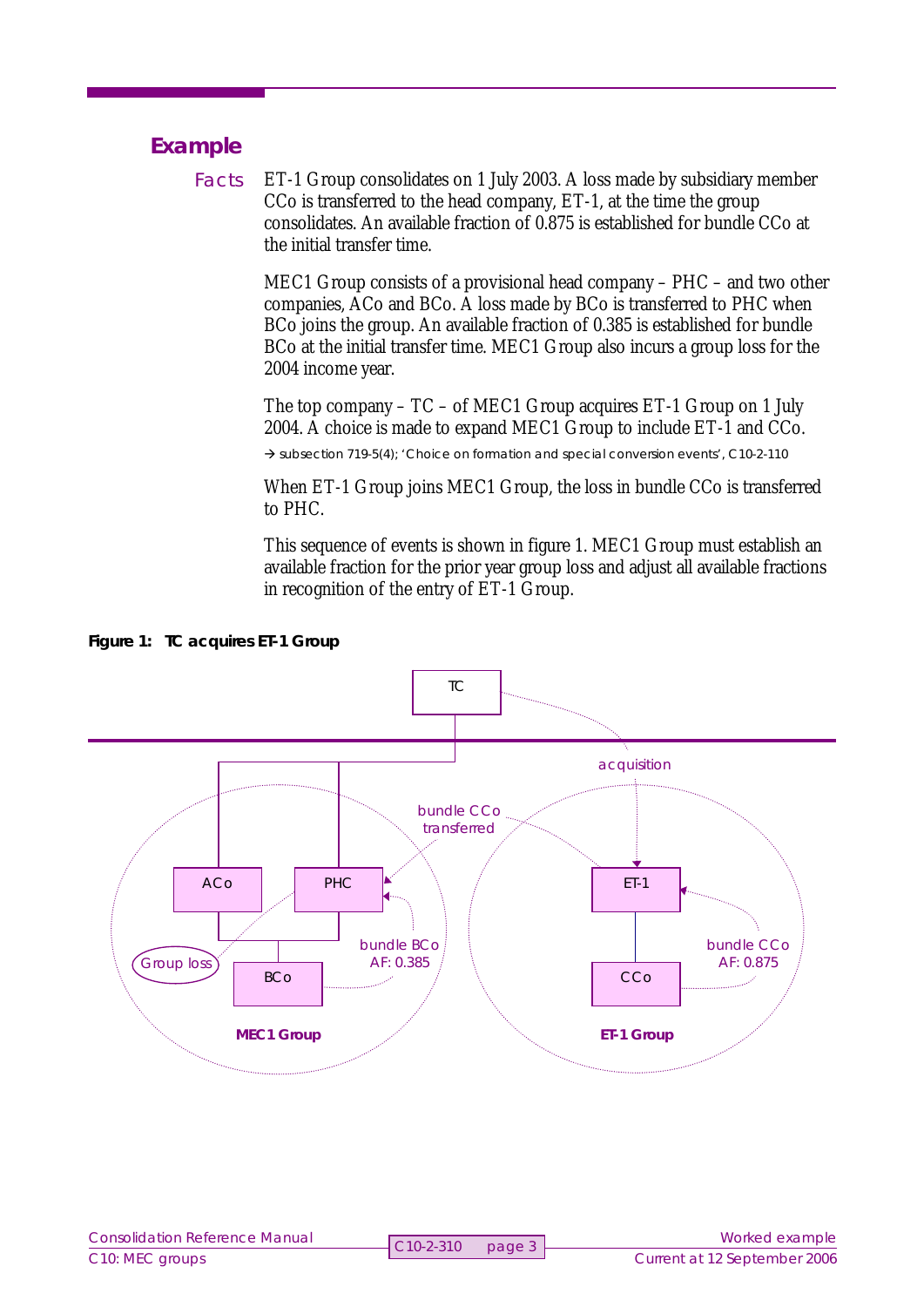Market values are ascertained as at the time of ET-1 Group joining (1 July 2004) as follows:

- market value of  $ET-1$  Group = \$300 • market value of MEC1 Group = \$900 (excluding the market value of ET-1 Group)
- market value of MEC1 Group  $= $1,200$ (including the market value of ET-1 Group)
- modified market value of PHC  $=$  \$810 (as the real loss-maker)
- adjusted market value of  $PHC = $1,080$ (as the transferee)

**Step 1** – Establish the available fraction for the group loss bundle (bundle GL): **Calculation** 

$$
\frac{810}{1,080} = 0.750
$$

**Step 2** – Adjust the available fraction for bundle BCo by multiplying it by the market value factor:

0.385  $\times \frac{900}{1.986}$ 1,200  $= 0.289$ 

The sum of available fractions for bundles GL and BCo is  $1.039$  (0.750 + 0.289). This figure will be the denominator of the capping adjustment factor.

**Step 3** – Cap the available fractions for bundles GL and BCo by multiplying each by the capping adjustment factor<sup>4</sup>:

|  | GL: $0.750 \times \frac{0.750}{1.039} = 0.541$           |  |
|--|----------------------------------------------------------|--|
|  | BCo: $0.289 \times \frac{0.750}{0.750} = 0.209$<br>1.039 |  |

The sum of the available fractions for bundles held by PHC is  $0.750$  (0.541 + 0.209). This corresponds with the available fraction initially calculated for bundle GL.

<sup>4</sup> The group may avoid the application of step 3 by choosing to cancel the loss in bundle GL. Broadly, the effect of cancellation is that the cancelled loss could be used up until ET-1 joins but cannot be used thereafter. The choice to cancel a loss is contained in section 719-325. The choice to cancel a loss may be revoked where the revocation takes place before 1 January 2006.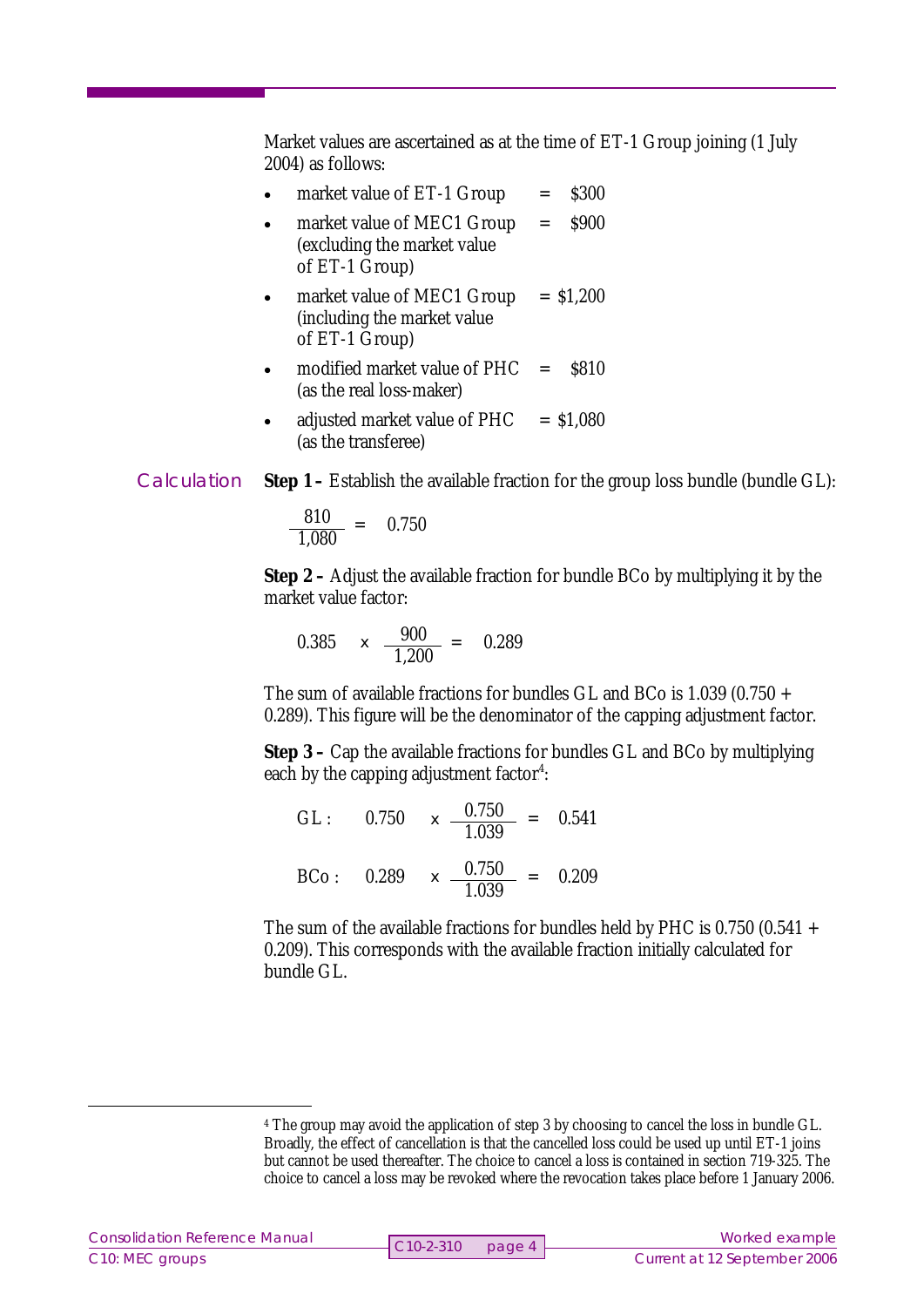**Step 4** – Adjust the available fraction for bundle CCo under item 1 in the table in subsection 707-320(2):

$$
0.875 \qquad x \quad \frac{300}{1,200} \ = \quad 0.219
$$

There is no need to further adjust the available fraction for bundles GL and BCo as a result of bundle CCo being transferred. Item 3 in the table in subsection  $707-320(2)^5$  does not apply when a new eligible tier-1 company joins a group, regardless of whether the new eligible tier-1 company or any of its subsidiaries are loss entities.  $\rightarrow$  subsection 719-310(3)

The utilisation of the losses in all bundles for the 2005 income year is subject to limits determined by reference to the available fraction method.

The expanded MEC1 Group structure just after ET-1 Group joins is shown in figure 2.





<sup>&</sup>lt;sup>5</sup> Applies to adjust the available fractions of existing loss bundles when another loss bundle is transferred to the group at a later time.